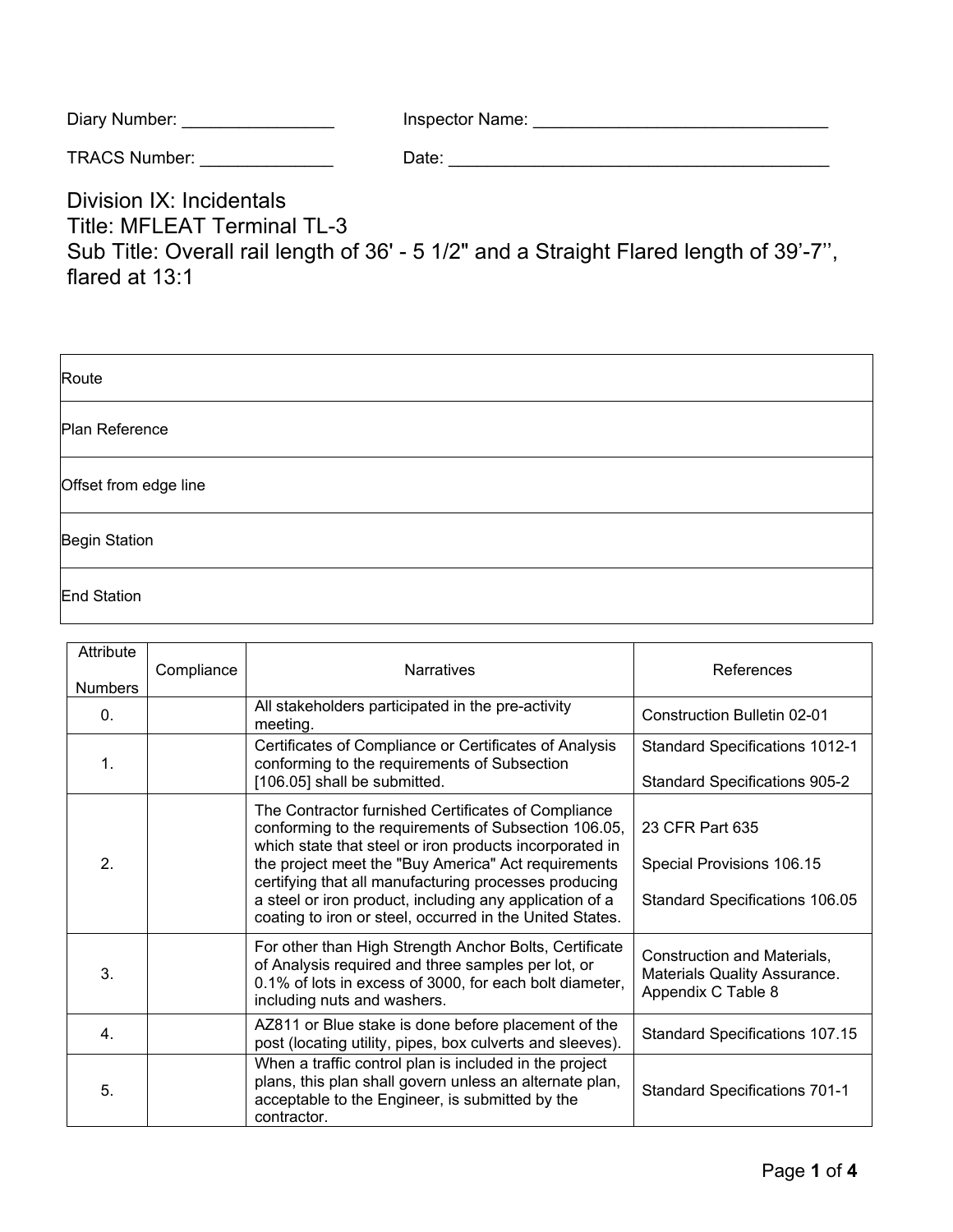| 6.  | The Roadway Pavement Structural Section approach<br>and widening is built to plans dimensions.                                                                                                                      | <b>Guardrail End Terminal Pad</b><br>Layout C10.26 |
|-----|---------------------------------------------------------------------------------------------------------------------------------------------------------------------------------------------------------------------|----------------------------------------------------|
| 7.  | The Roadway Pavement Structural Section approach<br>and widening matches the cross slope of the existing<br>roadway.                                                                                                | <b>Guardrail End Terminal Pad</b><br>Layout C10.26 |
| 8.  | Earthwork placement, grading, and compacting shall<br>be completed prior to installation of posts for guardrail<br>terminals.                                                                                       | <b>Standard Specifications 905-</b><br>3.10        |
| 9.  | Only one type of post and blockout shall be used for<br>any one continuous length of guardrail.                                                                                                                     | Special Provision 1012-GRDRL                       |
| 10. | Timber shall be No. 1 or better, and the stress grade<br>shall be 1,200 pounds per square inch or higher.                                                                                                           | Special Provision 1012-GRDRL                       |
| 11. | The dimensions of timber posts and blockouts shall<br>not vary more than $\pm$ 1/4 inch from the nominal<br>dimensions.                                                                                             | Special Provision 1012-GRDRL                       |
| 12. | In event of a mechanical injury or field cutting of the<br>timbers, field treatment shall be in accordance with<br>AWPA Standard M4.                                                                                | Special Provision 1012-GRDRL                       |
| 13. | Structural steel tubing with damaged galvanization<br>shall be repaired by applying two coats of zinc-rich<br>primer conforming to the requirements of Section<br>1002 of the specifications.                       | Special Provision 1012-GRDRL                       |
| 14. | Unless otherwise specified, all surfaces of guardrail<br>elements which are exposed to traffic shall present a<br>uniform, pleasing appearance and shall be free of<br>scars, stains or corrosion.                  | Special Provision 1012-GRDRL                       |
| 15. | Rail elements shall be galvanized after fabrication.<br>(Fabrication includes forming, cutting, shearing,<br>punching, drilling, bending, welding, and riveting).                                                   | Special Provision 1012-GRDRL                       |
| 16. | The rail height is in accordance with the contract<br>plans. This should be $31" \pm 1"$ above the edge of the<br>finished grade.                                                                                   | <b>MFLEAT Inspection Checklist</b>                 |
| 17. | There is no radiused rail within the MFLEAT 39'-7"<br>length.                                                                                                                                                       | <b>MFLEAT Inspection Checklist</b>                 |
| 18. | All rails are lapped in the proper direction with traffic.                                                                                                                                                          | <b>MFLEAT Inspection Checklist</b>                 |
| 19. | The MFLEAT has been placed with a 3'-0" straight<br>flare offset between posts #1 and #9 over the 39'-7"<br>length.                                                                                                 | <b>MFLEAT Inspection Checklist</b>                 |
| 20. | The end rail panel is not attached to post #1. All other<br>posts are attached to the rail.                                                                                                                         | <b>MFLEAT Inspection Checklist</b>                 |
| 21. | The end rail panel has $\frac{1}{2}$ " x 4" slots and is 12'-6"<br>long. The second rail must be 10'-5" long to establish<br>the midspan splice between posts #5 & #6. The third<br>rail length is 13'-6 1/2" long. | <b>MFLEAT Inspection Checklist</b>                 |
| 22. | The $\frac{3}{4}$ " x 8 $\frac{1}{2}$ " hinge bolt at posts #2 and #3 is on the<br>downstream sides of the posts.                                                                                                   | <b>MFLEAT Inspection Checklist</b>                 |
| 23. | The 5/8" x 9" bolt connecting upper and lower post #1<br>is on the upstream side of the post.                                                                                                                       | <b>MFLEAT Inspection Checklist</b>                 |
| 24. | The lower stub at posts $#1, #2,$ and $#3$ does not<br>protrude more than 4" above the ground line<br>(measured by the AASHTO 5' cord method). Site<br>grading may be necessary to meet this requirement.           | <b>MFLEAT Inspection Checklist</b>                 |
| 25. | At posts #2 and #3, the open-ended slot at the post<br>bolts are on the upstream side of the posts.                                                                                                                 | <b>MFLEAT Inspection Checklist</b>                 |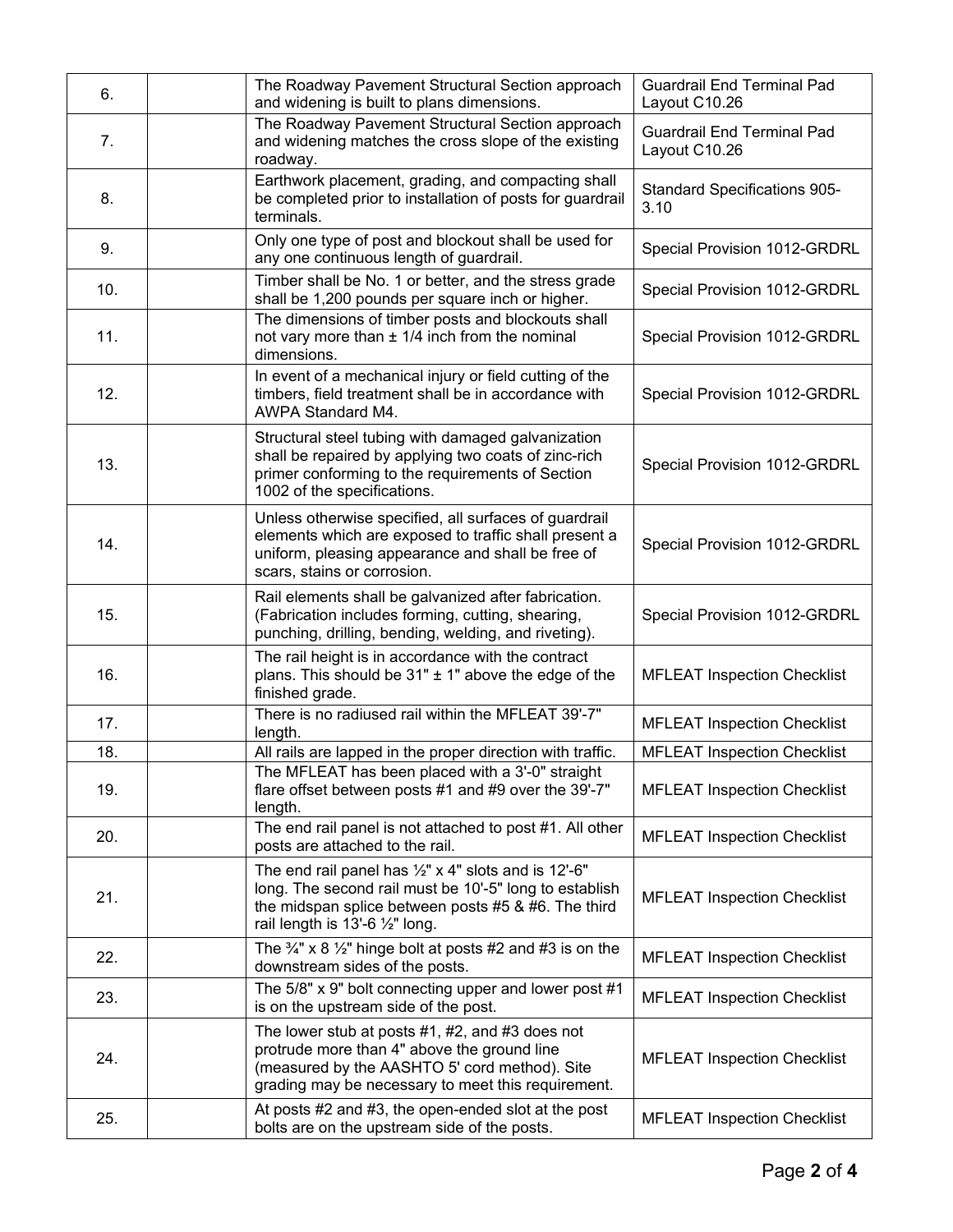| 26. | Standard steel W6x9# x 6'-0" guardrail posts are<br>used at post locations #4 to #8.                                                                                                                                                                                                        | <b>MFLEAT Inspection Checklist</b>           |
|-----|---------------------------------------------------------------------------------------------------------------------------------------------------------------------------------------------------------------------------------------------------------------------------------------------|----------------------------------------------|
| 27. | The post spacing within the MFLEAT (beginning at<br>Post #1) is 2 spaces at 6'-3" centers, 5 spaces at 4'-<br>2" centers, and at Post #8 continuing 6'-3" centers<br>thru the MGS Guardrail.                                                                                                | <b>MFLEAT Inspection Checklist</b>           |
| 28. | The blockouts are 8" or 12" deep depending on State<br>or local agency standards.                                                                                                                                                                                                           | <b>MFLEAT Inspection Checklist</b>           |
| 29. | The MFLEAT impact head exit slot is toward traffic.                                                                                                                                                                                                                                         | <b>MFLEAT Inspection Checklist</b>           |
| 30. | Two 5/16" x 1" hex bolts attaching impact head to 6"<br>x 6" x 1/8" upper post #1 are secured.                                                                                                                                                                                              | <b>MFLEAT Inspection Checklist</b>           |
| 31. | The $8" \times 8"$ bearing plate at post #1 is correctly<br>positioned with the 5" dimension up and 3" dimension<br>down and setting on the extended cap plate of lower<br>post #1. The anchor cable is taut and correctly<br>installed.                                                    | <b>MFLEAT Inspection Checklist</b>           |
| 32. | A 5/8" x 5" long bolt is secured to the bearing plate<br>and placed in the hole of upper post #1.                                                                                                                                                                                           | <b>MFLEAT Inspection Checklist</b>           |
| 33. | A ground strut is secured between posts #1 & #2<br>using the 3/4" x 8 1/2" hinge bolt at post #2 and a<br>second 5/8" x 9" hex bolt at post location #1.                                                                                                                                    | <b>MFLEAT Inspection Checklist</b>           |
| 34. | The cable anchor bracket shoulder bolts are properly<br>attached to the W-Beam guardrail and the cable<br>anchor bracket is fully seated on the shoulder portion<br>of the bolts.                                                                                                           | <b>MFLEAT Inspection Checklist</b>           |
| 35. | If the posts were augered, the backfill material around<br>the posts is properly compacted.                                                                                                                                                                                                 | <b>MFLEAT Inspection Checklist</b>           |
| 36. | No washers are used on the face of the rail except at<br>the cable anchor bracket bolts.                                                                                                                                                                                                    | <b>MFLEAT Inspection Checklist</b>           |
| 37. | The minimum reflective area for L-shaped and T-<br>shaped markers, attached to the top of wooden<br>posts, and U shaped markers, attached to the top of<br>steel I-beam posts, shall be ten square inches.                                                                                  | <b>Standard Specifications 905-2</b>         |
| 38. | The reflectorized surface for flexible vertical guardrail<br>markers attached to the approach side of posts shall<br>be three inches wide by five inches long.                                                                                                                              | <b>Standard Specifications 905-2</b>         |
| 39. | Flexible L-shaped, U-shaped, and T-shaped<br>delineators shall be installed on the top of the posts,<br>and shall be placed as close as possible to the<br>roadway edge of the post with the retroreflective<br>surface facing oncoming traffic of the nearest traveled<br>lane.            | <b>Standard Specifications 905-</b><br>3.11A |
| 40. | Flexible vertical delineators shall be installed on the<br>side of the post facing oncoming traffic, level and<br>true, with the retroreflective sheeting 38 inches above<br>the roadway surface.                                                                                           | <b>Standard Specifications 905-</b><br>3.11A |
| 41. | Side-mounted flexible vertical delineators shall be<br>secured to wood posts with two 1/8-inch diameter by<br>2-inch long galvanized lag screws and flat washers.                                                                                                                           | <b>Standard Specifications 905-</b><br>3.11A |
| 42. | Side mounted delineation shall be secured to metal<br>posts by drilling two holes through the post and<br>attaching with two galvanized 1/8-inch diameter by<br>3/4-inch long bolts, flat washers, and lock nuts. Self-<br>tapping 1/8" screws may be used as permitted by the<br>Engineer. | Special Provisions 905-3.11 (A)              |